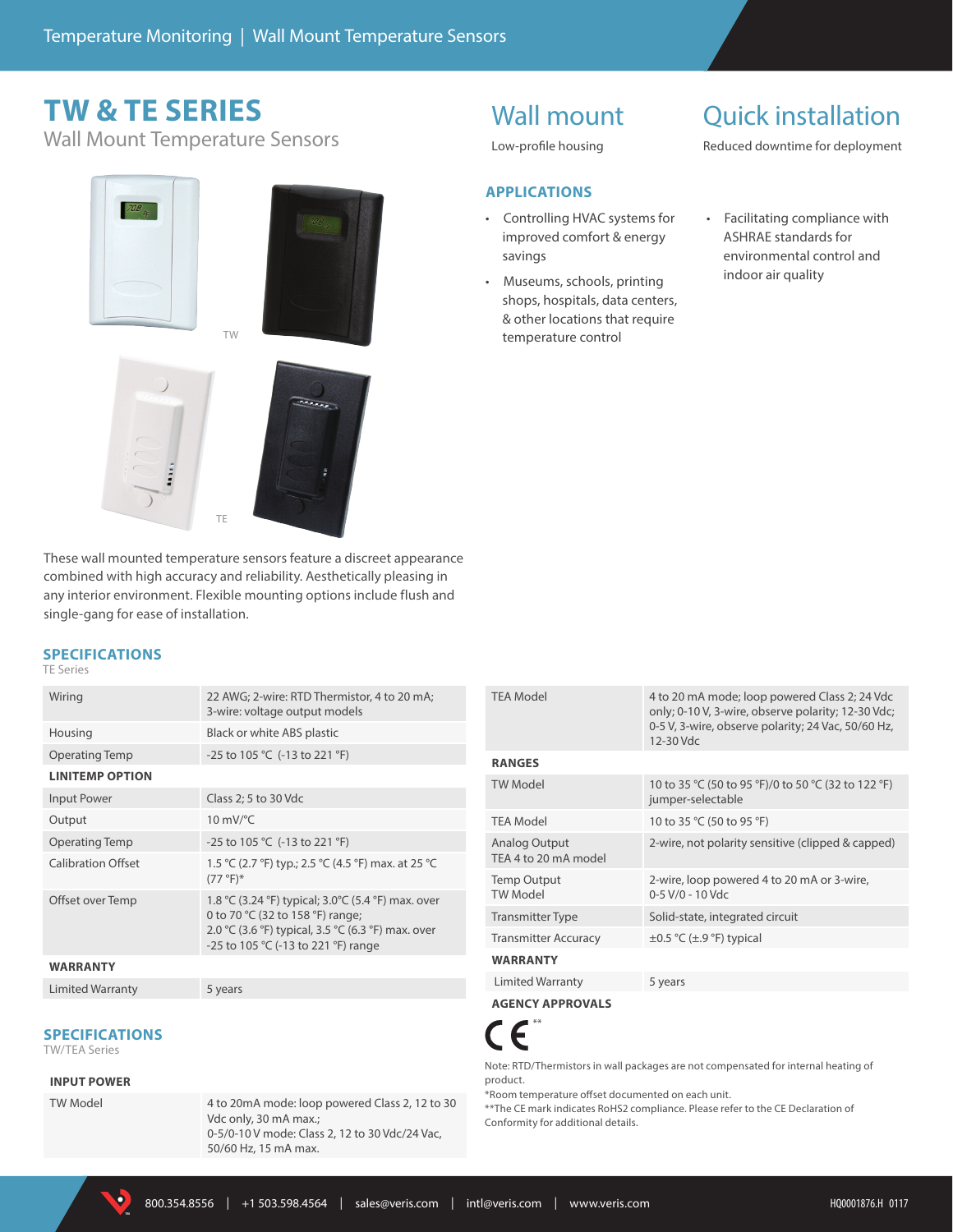

**TM**